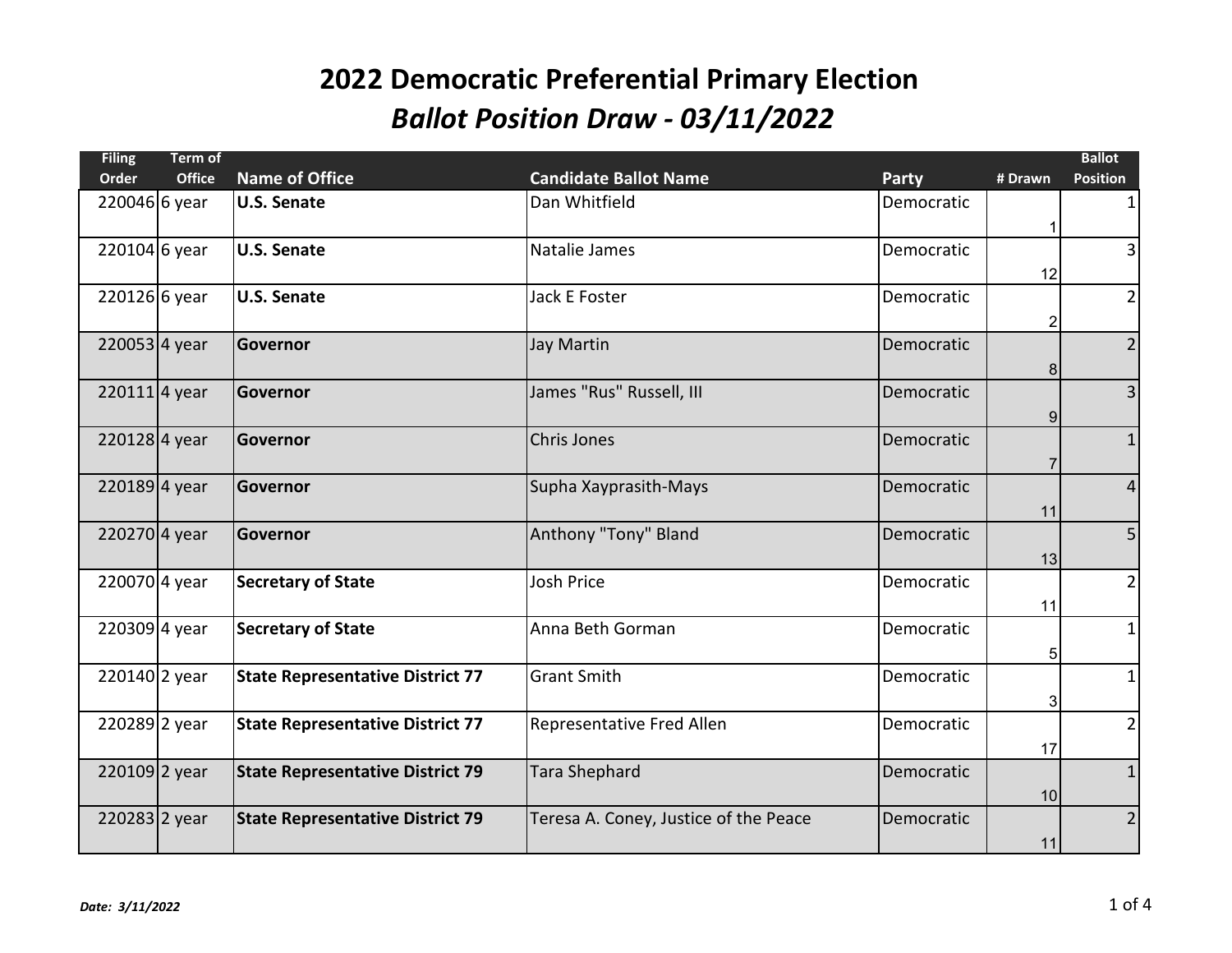| <b>Filing</b> | Term of       |                                         |                                           |                   |                | <b>Ballot</b>    |
|---------------|---------------|-----------------------------------------|-------------------------------------------|-------------------|----------------|------------------|
| Order         | <b>Office</b> | <b>Name of Office</b>                   | <b>Candidate Ballot Name</b>              | <b>Party</b>      | # Drawn        | <b>Position</b>  |
|               | $1019$ 2 year | <b>Justice of the Peace</b>             | <b>Natalie Capps</b>                      | Democratic        |                | 1                |
|               |               | <b>District 2</b>                       |                                           |                   | $\overline{2}$ |                  |
|               | $1020$ 2 year | <b>Justice of the Peace</b>             | Summer Campbell                           | Democratic        |                | $\overline{2}$   |
|               |               | <b>District 2</b>                       |                                           |                   | 6              |                  |
|               | 1029 2 year   | <b>Justice of the Peace</b>             | Anna Morshedi                             | Democratic        |                | $\overline{2}$   |
|               |               | <b>District 7</b>                       |                                           |                   | 17             |                  |
| 1030          |               | <b>Justice of the Peace</b>             | Dianne Curry                              | Democratic        |                | $\mathbf{1}$     |
|               |               | <b>District 7</b>                       |                                           |                   | 14             |                  |
|               | $1033$ 2 year | <b>Justice of the Peace</b>             | Kristina "KG" Gulley                      | Democratic        |                | $\mathbf{1}$     |
|               |               | District 10                             |                                           |                   | $9\,$          |                  |
|               | $1034$ 2 year | <b>Justice of the Peace</b>             | <b>Barry Jefferson</b>                    | Democratic        |                | $\overline{2}$   |
|               |               | <b>District 10</b>                      |                                           |                   | 13             |                  |
| 220090 2 year |               | <b>U.S. Congress District 1</b>         | <b>Representative Monte Hodges</b>        | <b>Democratic</b> |                | <b>Unopposed</b> |
| 220265 2 year |               | <b>U.S. Congress District 2</b>         | Quintessa Hathaway                        | <b>Democratic</b> |                | <b>Unopposed</b> |
| 220352 2 year |               | <b>U.S. Congress District 4</b>         | John White                                | <b>Democratic</b> |                | <b>Unopposed</b> |
| 220077 4 year |               | <b>Lt. Governor</b>                     | <b>Kelly Ross Krout</b>                   | <b>Democratic</b> |                | <b>Unopposed</b> |
| 220207 4 year |               | <b>Attorney General</b>                 | <b>Jesse Gibson</b>                       | <b>Democratic</b> |                | <b>Unopposed</b> |
| 220356 4 year |               | <b>State Treasurer</b>                  | <b>Pam Whitaker</b>                       | <b>Democratic</b> |                | <b>Unopposed</b> |
| 220370 4 year |               | <b>Auditor of State</b>                 | <b>Diamond Arnold-Johnson</b>             | <b>Democratic</b> |                | <b>Unopposed</b> |
| 220139 4 year |               | <b>Commissioner of State Lands</b>      | <b>Darlene Goldi Gaines</b>               | <b>Democratic</b> |                | <b>Unopposed</b> |
| 220043 4 year |               | <b>State Senate District 8</b>          | <b>Senator Stephanie Flowers</b>          | <b>Democratic</b> |                | <b>Unopposed</b> |
| 220015 4 year |               | <b>State Senate District 12</b>         | Senator Linda Pondexter Chesterfield      | <b>Democratic</b> |                | <b>Unopposed</b> |
| 220333 4 year |               | <b>State Senate District 13</b>         | <b>Allison Grigsby Sweatman</b>           | <b>Democratic</b> |                | <b>Unopposed</b> |
| 220191 4 year |               | <b>State Senate District 14</b>         | <b>Senator Clarke Tucker</b>              | <b>Democratic</b> |                | <b>Unopposed</b> |
| 220024 4 year |               | <b>State Senate District 15</b>         | <b>Representative Fred Love</b>           | <b>Democratic</b> |                | <b>Unopposed</b> |
| 220112 4 year |               | <b>State Senate District 17</b>         | <b>David Barber</b>                       | <b>Democratic</b> |                | <b>Unopposed</b> |
|               |               |                                         |                                           |                   |                |                  |
| 220256 2 year |               | <b>State Representative District 66</b> | <b>State Representative Mark W. Perry</b> | <b>Democratic</b> |                | <b>Unopposed</b> |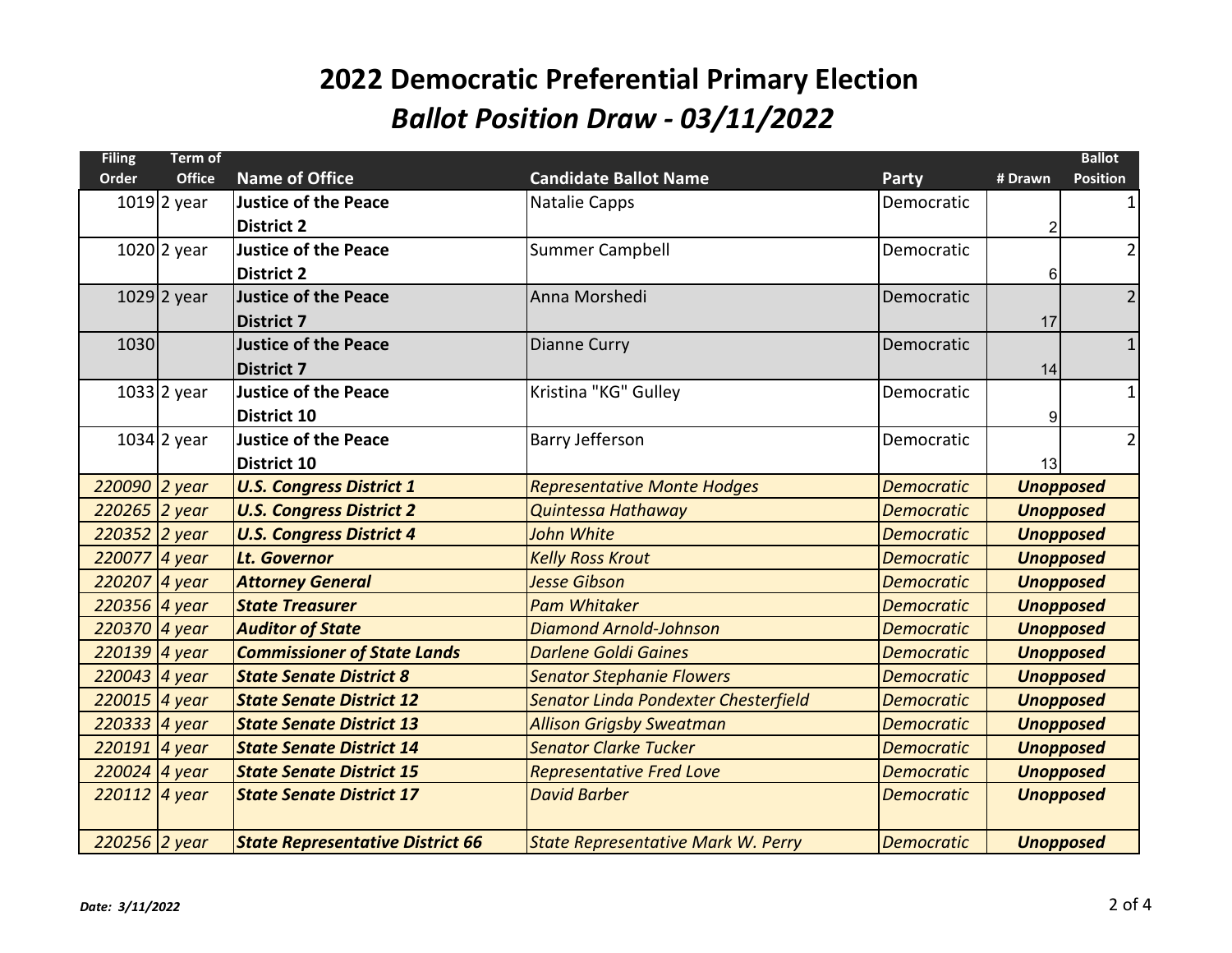| <b>Filing</b> | Term of       |                                         |                                               |                   | <b>Ballot</b>              |
|---------------|---------------|-----------------------------------------|-----------------------------------------------|-------------------|----------------------------|
| Order         | <b>Office</b> | <b>Name of Office</b>                   | <b>Candidate Ballot Name</b>                  | Party             | <b>Position</b><br># Drawn |
| 220069 2 year |               | <b>State Representative District 67</b> | Jannie M. Cotton                              | <b>Democratic</b> | <b>Unopposed</b>           |
| 220294        | 2 year        | <b>State Representative District 69</b> | Zachary A. Culp                               | <b>Democratic</b> | <b>Unopposed</b>           |
| 220153        | 2 year        | <b>State Representative District 70</b> | S. Judson Scanlon                             | <b>Democratic</b> | <b>Unopposed</b>           |
| 220192 2 year |               | <b>State Representative District 71</b> | John J. Pack                                  | <b>Democratic</b> | <b>Unopposed</b>           |
| 220060        | 2 year        | <b>State Representative District 72</b> | Representative Jamie Scott                    | <b>Democratic</b> | <b>Unopposed</b>           |
| 220243 2 year |               | <b>State Representative District 73</b> | <b>Representative Andrew Collins</b>          | <b>Democratic</b> | <b>Unopposed</b>           |
| 220013 2 year |               | <b>State Representative District 74</b> | Representative Tippi McCullough               | <b>Democratic</b> | <b>Unopposed</b>           |
| 220067        |               | <b>State Representative District 75</b> | <b>Rep. Ashley Hudson</b>                     | <b>Democratic</b> | <b>Unopposed</b>           |
| 220055 2 year |               | <b>State Representative District 76</b> | <b>Representative Joy Springer</b>            | <b>Democratic</b> | <b>Unopposed</b>           |
| 220088        | 2 year        | <b>State Representative District 80</b> | <b>State Rep. Denise Ennett</b>               | <b>Democratic</b> | <b>Unopposed</b>           |
|               | $1001$ 4 year | <b>Pulaski County Judge</b>             | <b>County Judge Barry Hyde</b>                | <b>Democratic</b> | <b>Unopposed</b>           |
|               | 1002 4 year   | <b>Pulaski County Sheriff</b>           | <b>Sheriff Eric Higgins</b>                   | <b>Democratic</b> | <b>Unopposed</b>           |
|               | $1005$ 4 year | <b>Pulaski Circuit/County Clerk</b>     | Terri Hollingsworth, Pulaski County Circuit & | <b>Democratic</b> | <b>Unopposed</b>           |
|               |               |                                         | <b>County Clerk</b>                           |                   |                            |
|               | 1006 4 year   | <b>Pulaski County Assessor</b>          | <b>Assessor, Janet Troutman Ward</b>          | <b>Democratic</b> | <b>Unopposed</b>           |
|               | $1007$ 4 year | <b>Pulaski County Treasurer</b>         | <b>Treasurer Debra Buckner</b>                | <b>Democratic</b> | <b>Unopposed</b>           |
|               | $1008$ 2 year | <b>Constable</b>                        | <b>Mike Graves</b>                            | <b>Democratic</b> | <b>Unopposed</b>           |
|               |               | <b>Big Rock Township</b>                |                                               |                   |                            |
|               | $1010$ 2 year | <b>Constable</b>                        | <b>Robert Wells</b>                           | <b>Democratic</b> | <b>Unopposed</b>           |
|               |               | <b>Hill Township</b>                    |                                               |                   |                            |
|               | $1015$ 2 year | <b>Justice of the Peace</b>             | <b>Sandy Furrer</b>                           | <b>Democratic</b> | <b>Unopposed</b>           |
|               |               | <b>District 1</b>                       |                                               |                   |                            |
|               | $1025$ 2 year | <b>Justice of the Peace</b>             | Justice of the Peace Kathy Lewison            | <b>Democratic</b> | <b>Unopposed</b>           |
|               |               | <b>District 3</b>                       |                                               |                   |                            |
|               | $1026$ 2 year | <b>Justice of the Peace</b>             | Justice of the Peace Julie Blackwood          | <b>Democratic</b> | <b>Unopposed</b>           |
|               |               | <b>District 4</b>                       |                                               |                   |                            |
|               | $1027$ 2 year | <b>Justice of the Peace</b>             | Justice of the Peace Lillie Ingram McMullen   | <b>Democratic</b> | <b>Unopposed</b>           |
|               |               | <b>District 5</b>                       |                                               |                   |                            |